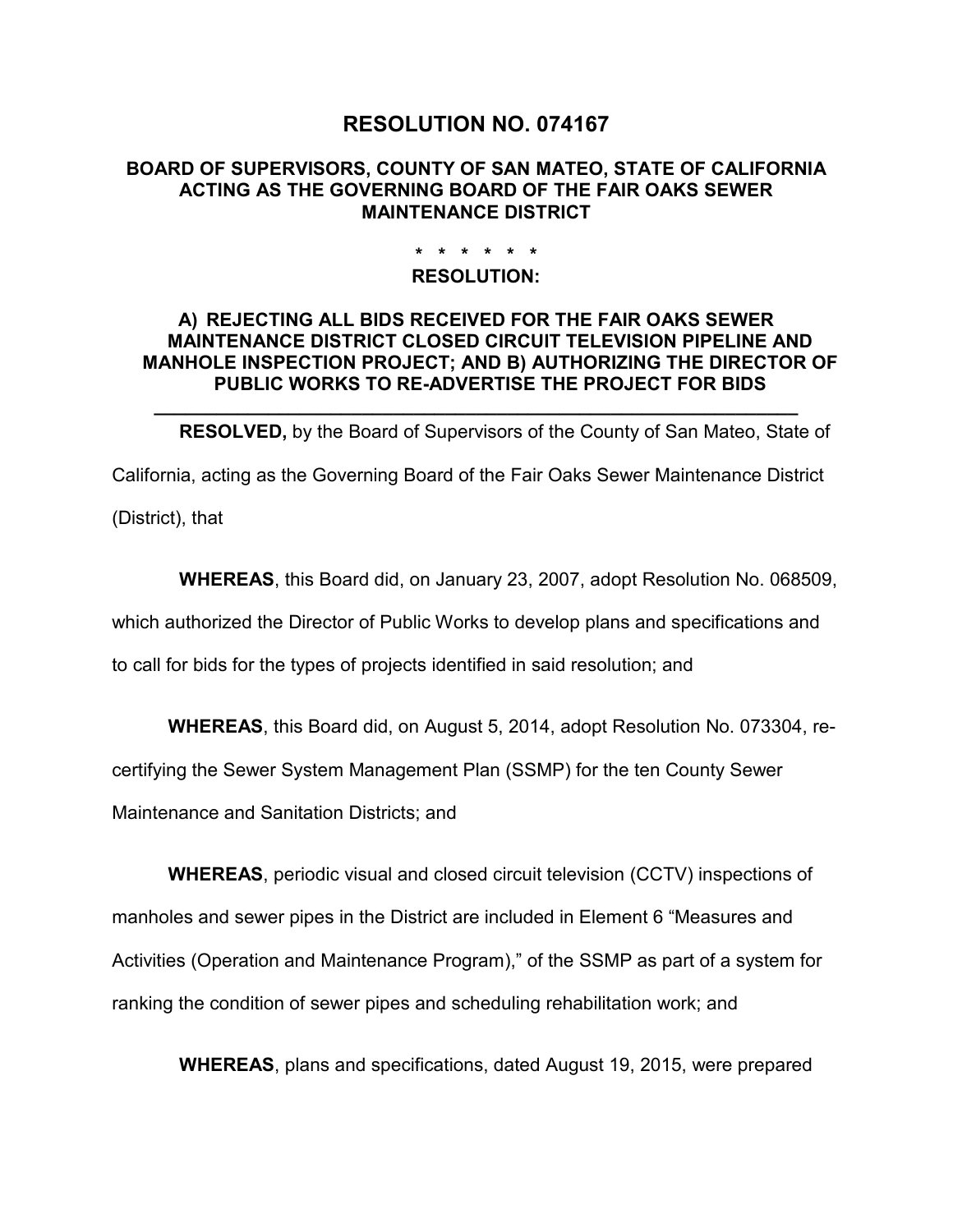and approved by the Director of Public Works for the Fair Oaks Sewer Maintenance District Closed Circuit Television Pipeline and Manhole Inspection Project; and said plans and specifications have been filed in the office of the Director of Public Works (the "Plans and Specifications"); and

**WHEREAS**, the Plans and Specifications require that the contractors possess either a Class A license or a combination of Class C licenses that are applicable for the majority of the work at the time this contract is awarded; and

**WHEREAS**, the Deputy Clerk of this Board of Supervisors did, in public on September 15, 2015, at 2:30 p.m., open and examine all sealed bids that were received in the specified time for the doing of the work referred to in said Plans and Specifications; and

**WHEREAS**, this Board of Supervisors has caused an analysis of said bids to be made by the Director of Public Works of the County of San Mateo, and has, in open session, fully reviewed and considered said sealed proposals and the analysis thereof; and

**WHEREAS**, the Notice to Contractors section of the specifications states that the County of San Mateo reserves the right to reject any or all bids received; and

**WHEREAS**, the Director of Public Works recommends that all bids received for the project be rejected as set forth in the "Notice to Contractors" section of the Specifications and that the Director of Public Works be authorized to re-advertise the project for bids.